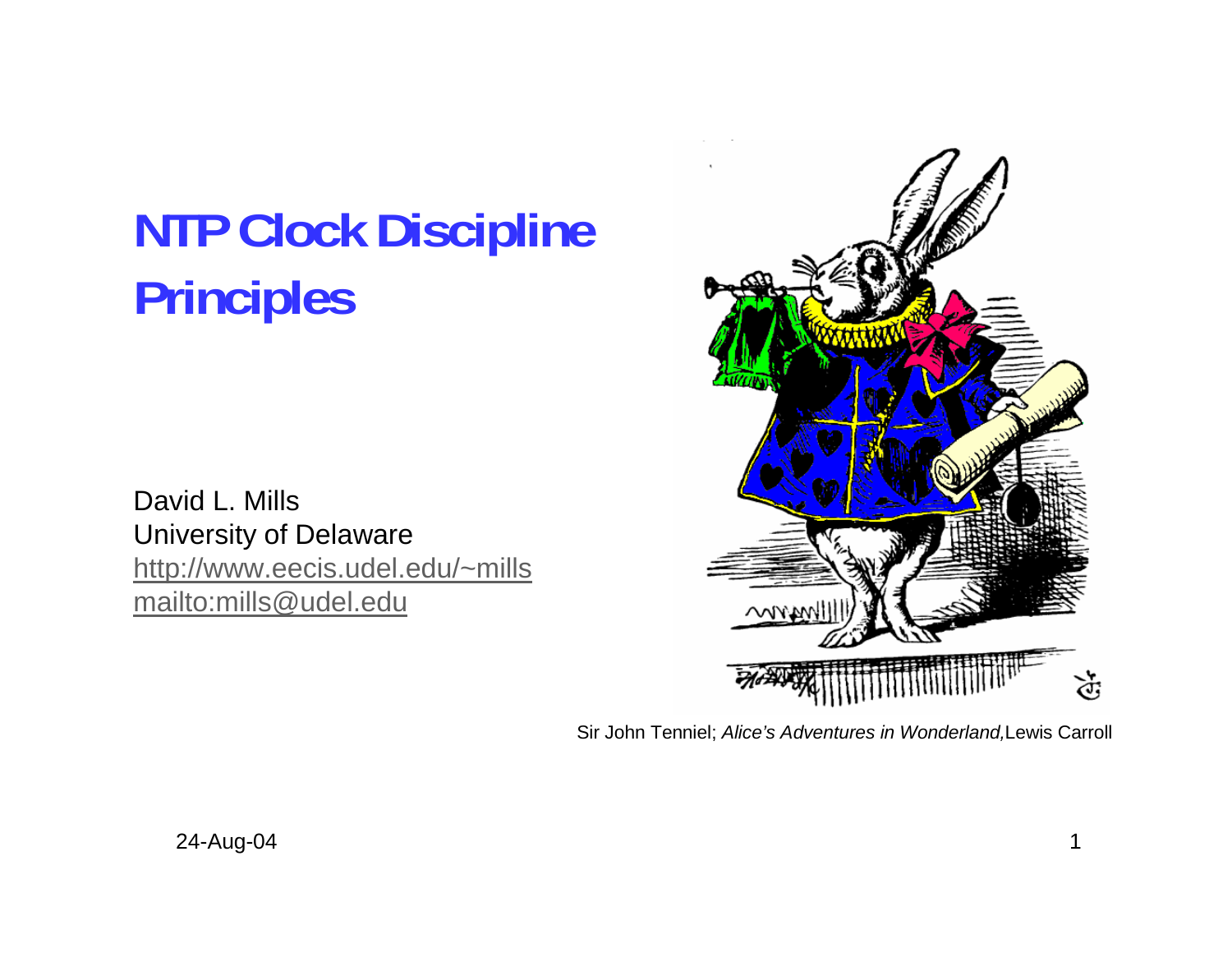

- o Left graph shows the impulse response for a 10-ms time step and 64-s poll interval using a traditional linear PLL.
- o Right graph shows the impulse response for a 5-PPM frequency step and 64-s poll interval.
- oIt takes too long to converge the loop using linear systems.
- oA hybrid linear/nonlinear approach may do much better.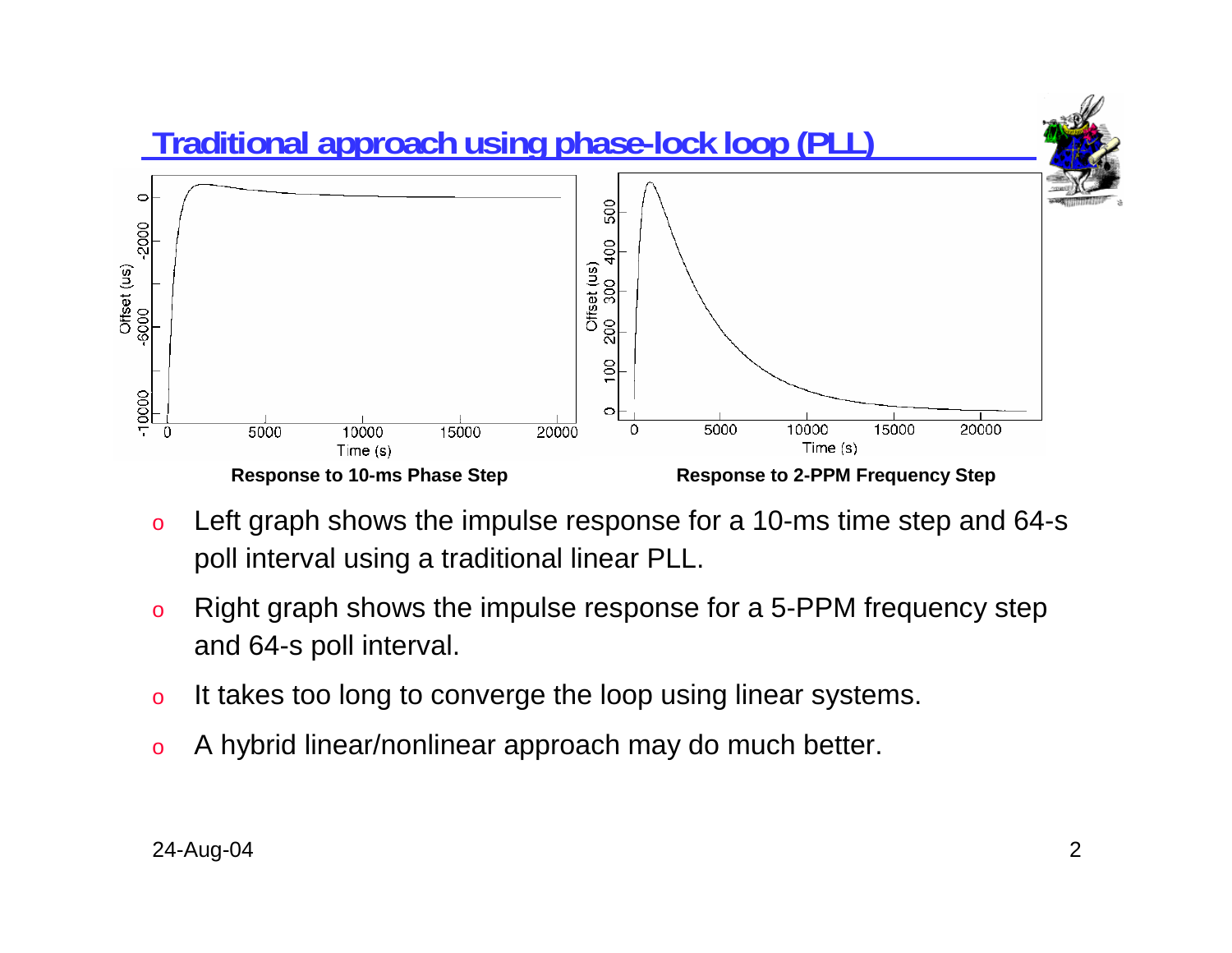

- o The clock discipline algorithm functions as a nonlinear, hybrid phase/frequency-lock (NHPFL) feedback loop.
- o Detailed computer clock analysis yields the optimum averaging interval depending on prevailing network jitter and oscillator wander.
- o Optimum value is determined in real time by measuring the jitter and wander separately.
- o Clock state machine quickly converges time and frequency and suppresses transients resulting from leap events, etc.
- oHuff&puff algorithm corrects for large outlyers and asymmetric delays
- oPopcorn spike suppressor clips noise spikes.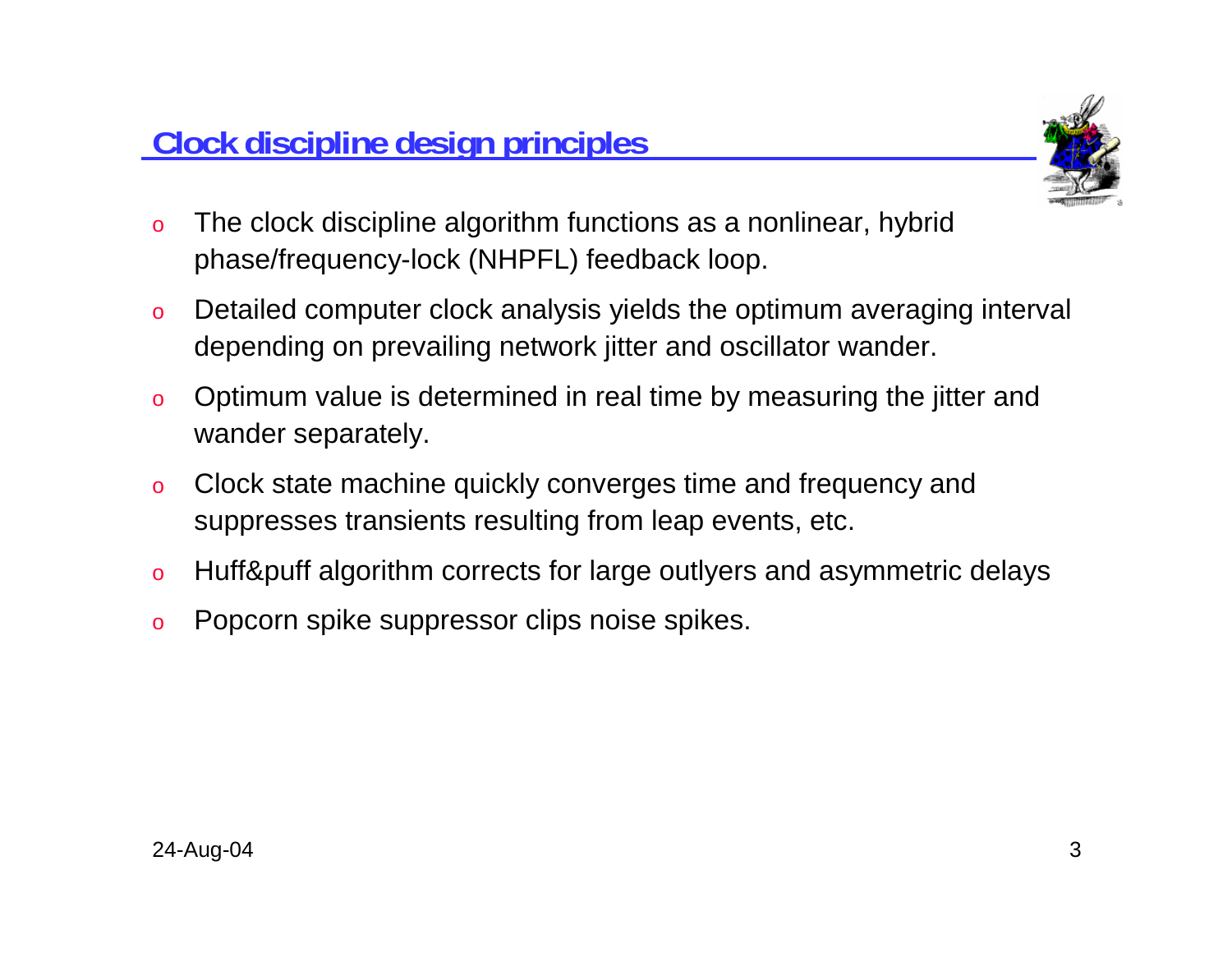

- o Phase noise due to network jitter prevails at the lower poll intervals, so a second-order phase-lock loop (PLL) is the best frequency predictor.
- o Frequency noise due to random-walk oscillator wander prevails at the higher poll intervals, so a first-order frequency-lock loop (FLL) is the best frequency predictor.
- oA crafted heuristic algorithm is necessary to combine both predictions.
- o The NHPFL algorithm combines the time and frequency predictions in a seamless way for poll intervals from 16 seconds to 36 hours.
	- • The PLL frequency adjustment is computed as the integral of past frequency offsets.
	- • The FLL frequency adjustment is computed as the exponential average of past frequency offsets.
	- •An additional phase adjustment is necessary for loop stabiility.
	- • The poll interval, which determines the loop time constant, is determined in response to measured jitter and wander.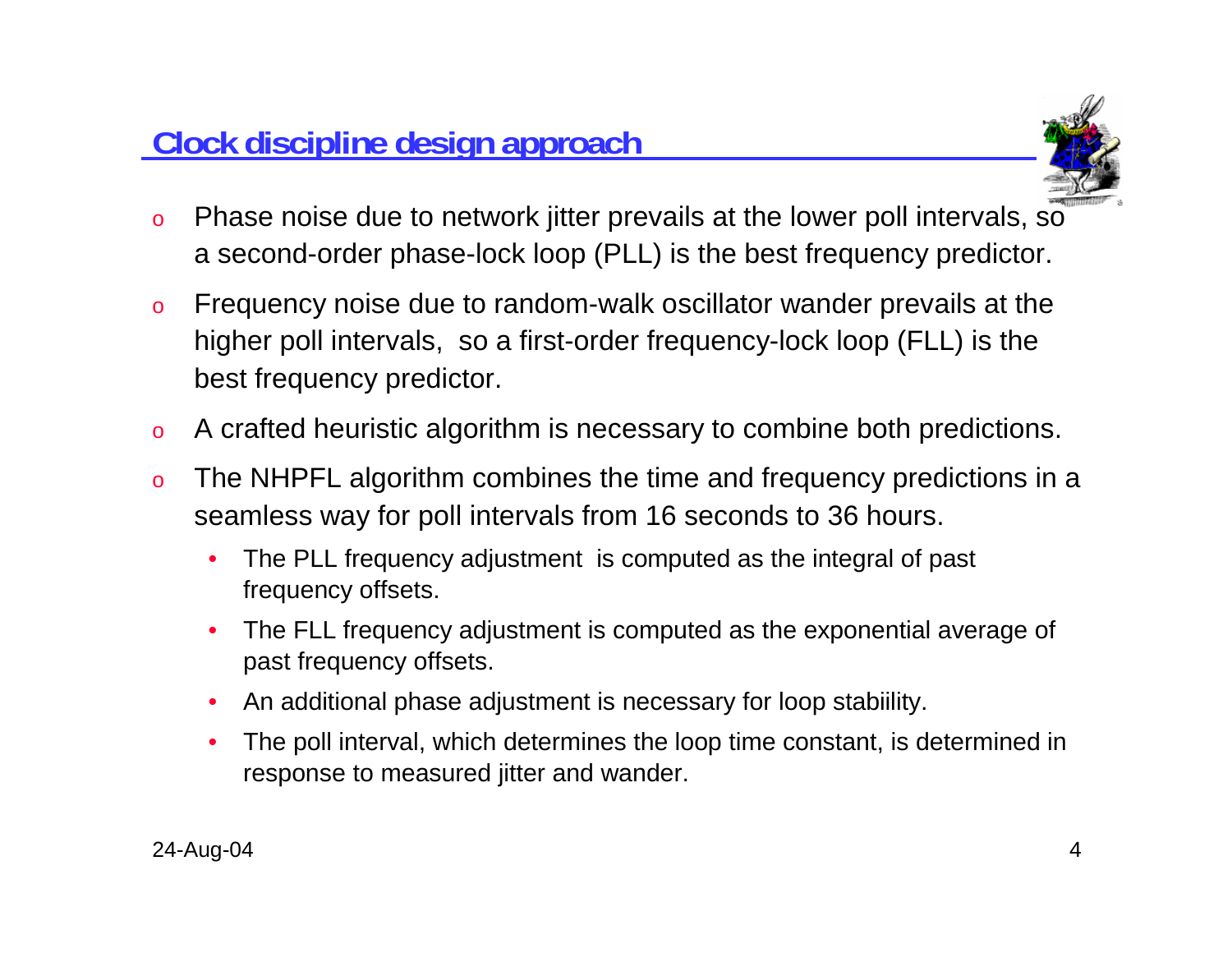

- o $\circ$   $\quad$   $V_d$  is a function of the NTP and VFO phase differences.
- o*Vs* depends on the stage chosen of the clock filter shift register.
- o *<sup>x</sup>* is the phase correction and *y* the frequency adjustment computed by the prediction functions.
- o The clock adjust process runs once each second to adjust the VFO phase by  $V_c$ .
- oThe loop behavior is determined by the loop filter parameters.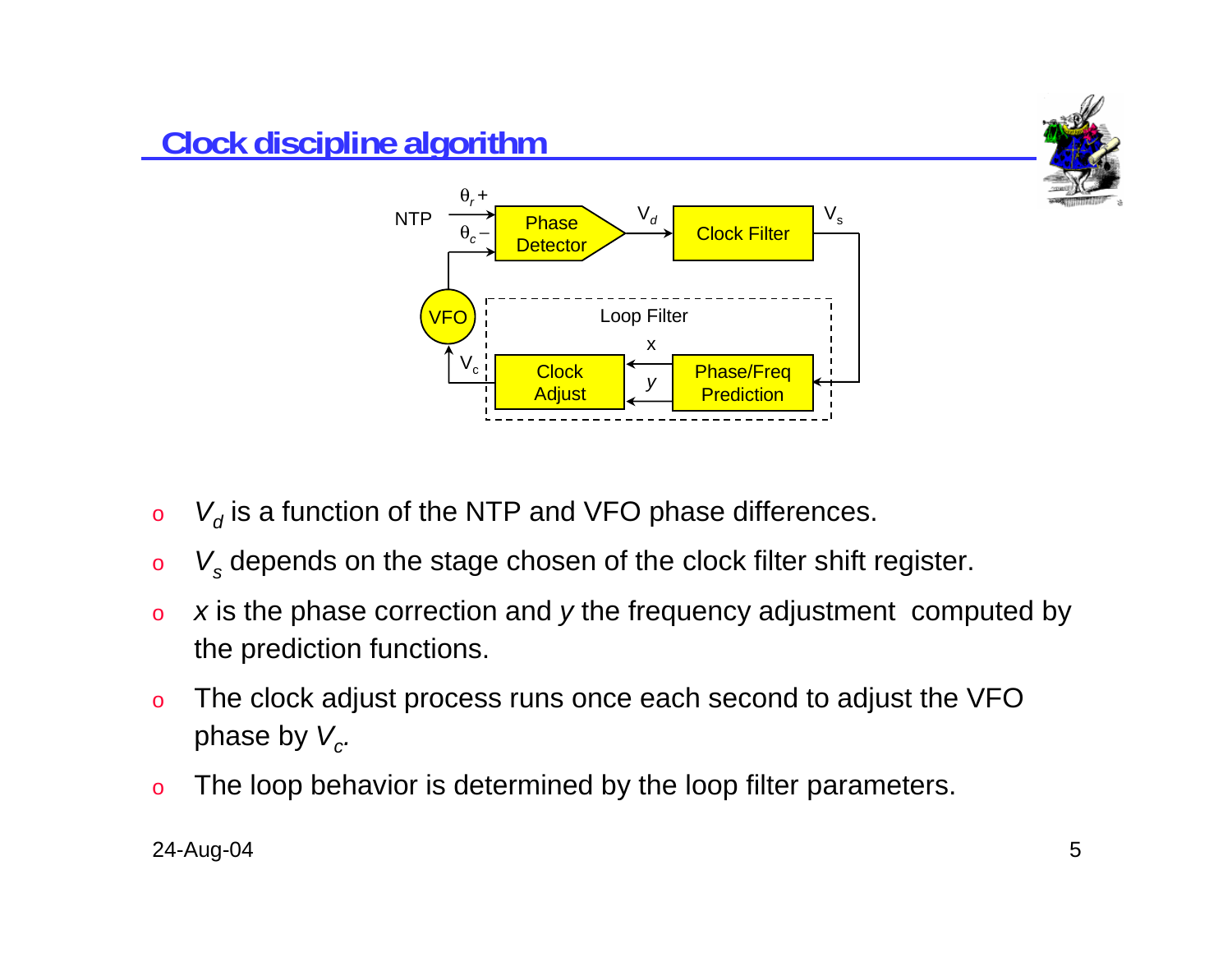



o*Vs* is the phase offset produced by the clock filter algorithm.

*yPLL*

Σ

*y*

- o*x* is the phase correction computed as the value of  $V_s$ .
- o *yFLL* is the frequency prediction computed as the average of past values of  $V_s$ .

 PLL**Predict** 

- o *yPLL* is the frequency prediction computed as the integral of past values of  $V_s$ .
- o $\mathsf{y}_{\mathsf{FLL}}$  and  $\mathsf{y}_{\mathsf{PLL}}$  are combined according to weight factors determined by poll interval, update interval and Allan intercept.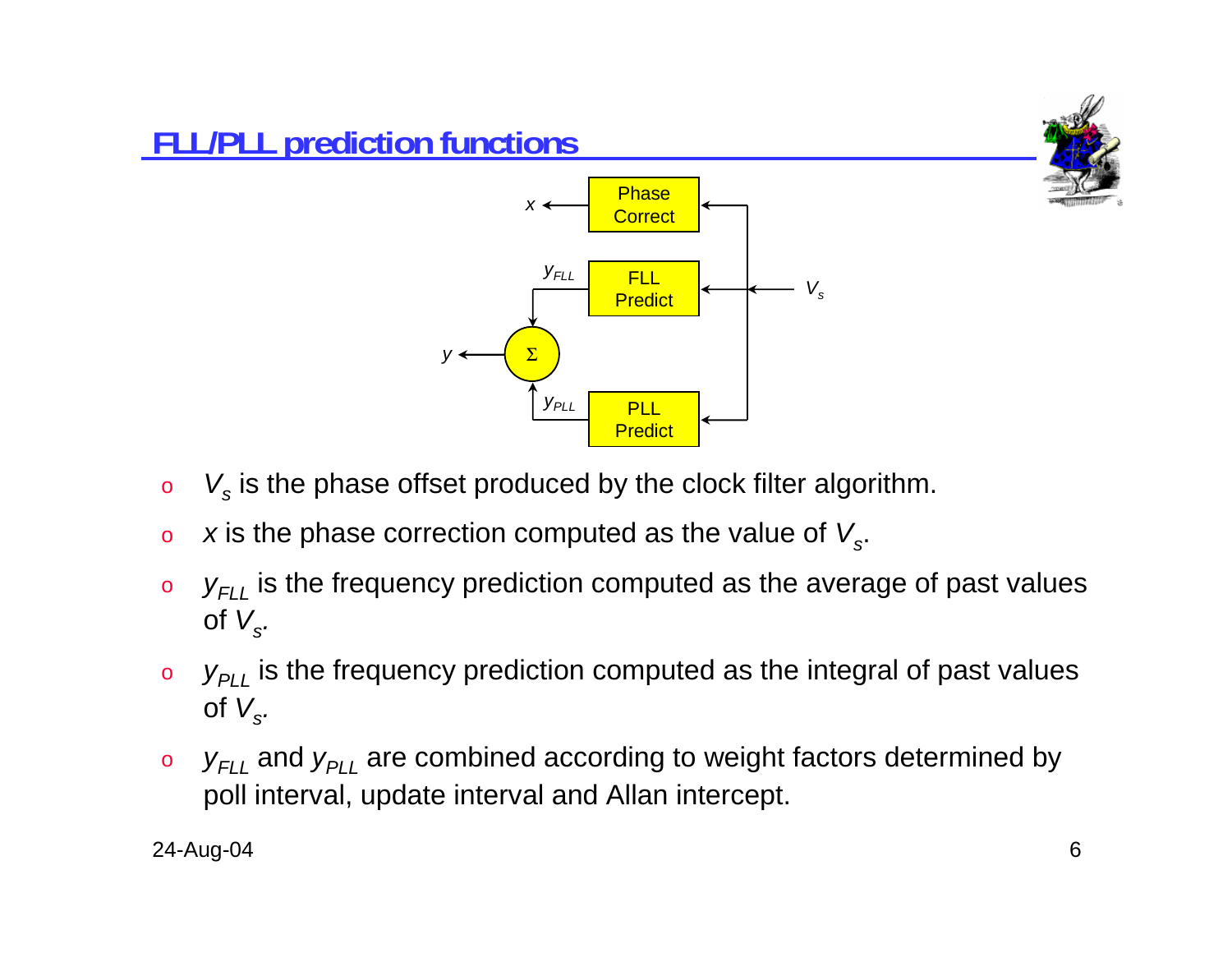#### **Detailed calculations**



o $_{\circ}\;$  The phase correction *x* and frequency predictions  $y_{\rho_{LL}}$  and  $y_{\rho_{LL}}$  are recalculated at each clock update.

$$
y_{PL} = \frac{\min(\mu, 2^{\tau})\theta}{(4K_{PL} 2^{\tau})^2} \qquad y_{FL} = \frac{\Delta_{\theta}}{K_{FL} \max(\mu, A_x)} \qquad x = \theta \qquad \zeta = 1.2 \quad 2^{\tau+4} > A_x
$$
\n
$$
\zeta = 1 \qquad \text{otherwise}
$$

o $\, \circ \,$  The VFO adjustment  $\, V_{C}$  is updated by the clock adjust process at onesecond intervals.

$$
dx = \frac{x}{K_{PL} 2^{\zeta \tau}} \qquad V_C = y_{PL} + y_{FL} + dx \qquad x = x - dx
$$

o**Constants** 

 $K_{PLL}$  = 16

 $K_{FLL} = 8$ 

 $A_x = 1024s$ 

PLL gain

FLL gain

Allan intercept

oVariables

- $\tau$  poll interval (log<sub>2</sub>)
- µ update interval
- θclock offset
- $Δ_θ$ offset change since last update
- *ζ* damping factor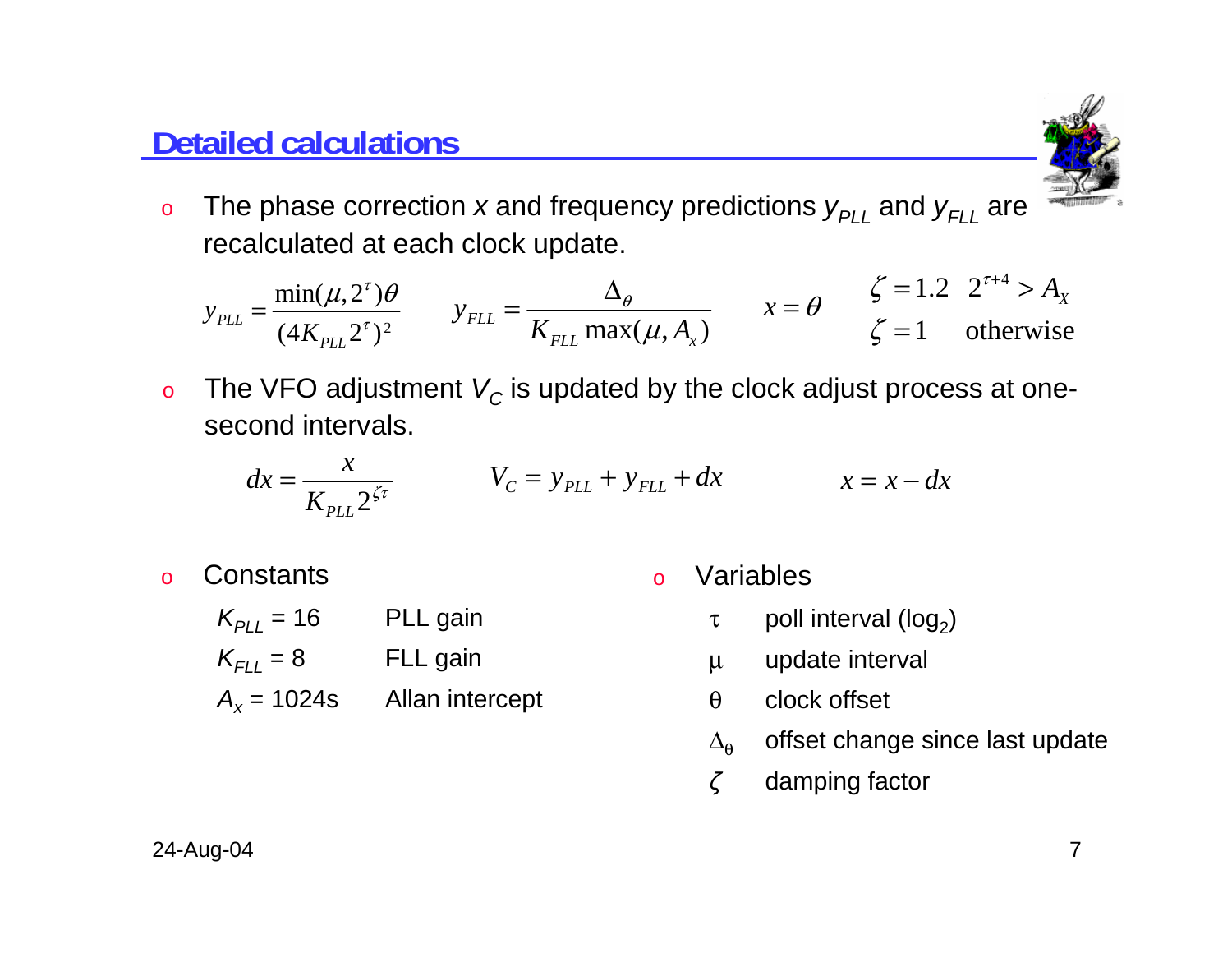#### **Poll adjust strategy**



- oNote that as  $\tau$  increases the phase noise  $\langle \phi_P \rangle$  decreases with slope  $-1$ , while the frequency noise  $\varphi_F$ <sup> $\tau$ </sup> << 1) increases with slope +0.5. Thus, the minimum error is when  $\varphi_P = \varphi_F / (\tau \ll 1)$ . (Remember that  $\tau$  is log<sub>2</sub> of the actual poll interval.) Thus, the strategy is:
- oIf  $\langle \varphi_{P} \rangle$  >  $\langle \varphi_{F} \rangle$  ( $\tau$  << 1) and  $|\theta|$  <  $K_G \langle \varphi_{P} \rangle$ , increase the hysteresis counter *h* by τ.
	- $\bullet$ • If *h* > K<sub>H</sub>, set *h* = 0 and increase τ by one.
- o Else, decrease *h* by two, in order to adapt to rapid frequency changes.
	- $\bullet$ • if  $h <$  - $K_H$ , set  $h = 0$  and decrease τ by one.

| <b>o</b> Constants |                      | <b>o</b> Variables                                          |
|--------------------|----------------------|-------------------------------------------------------------|
| $K_{H}$ = 30       | hysteresis limit     | $\langle \phi_P \rangle$ average phase differences          |
| $K_G = 4$          | hysteresis threshold | $\langle \varphi_{F} \rangle$ average frequency differences |
|                    |                      | hysteresis counter                                          |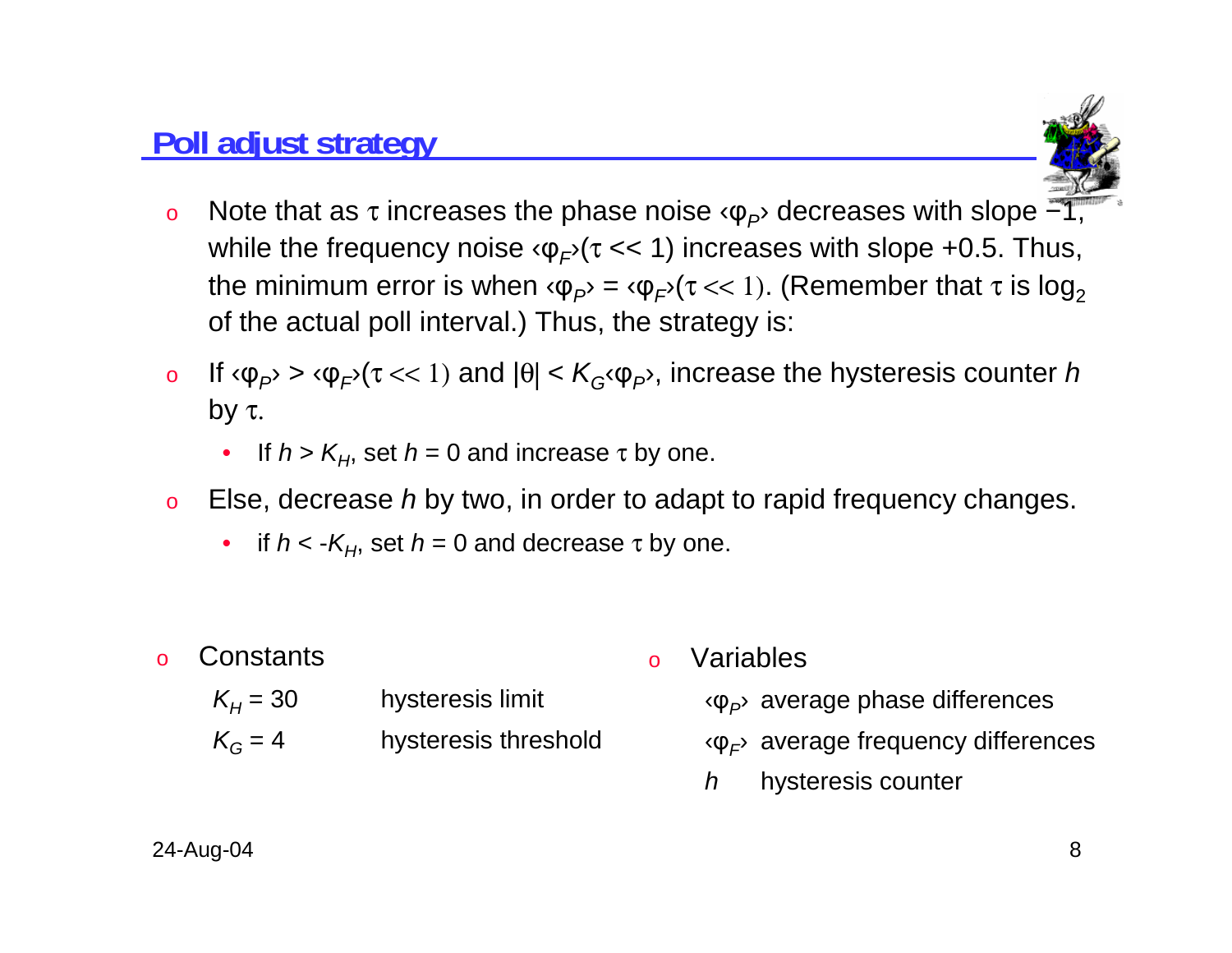

- o There are three thresholds which affect the state machine.
	- $\bullet$ Panic threshold (1000 s): exit to the operating system if offset exceeds.
	- •Step threshold (128 ms): ignore if offset exceeds until stepout.
	- •Stepout threshold (900 s): interval within which step spikes are ignored.
- o When the discipline is started for the first time, set the time and calculate a possibly large frequency correction.
- o Subsequently when the discipline is started, set the time only if the offset exceeds the step threshold.
- o When calculating the frequency correction, continue to the stepout threshold in order to produce an accurate value, then set the time and frequency.
- o Once the initial time and frequency have been set, run the HNPFL algorithm and the poll-adjust algorithm. Ignore transients greater than the step threshold, unless the stepout threshold is exceeded.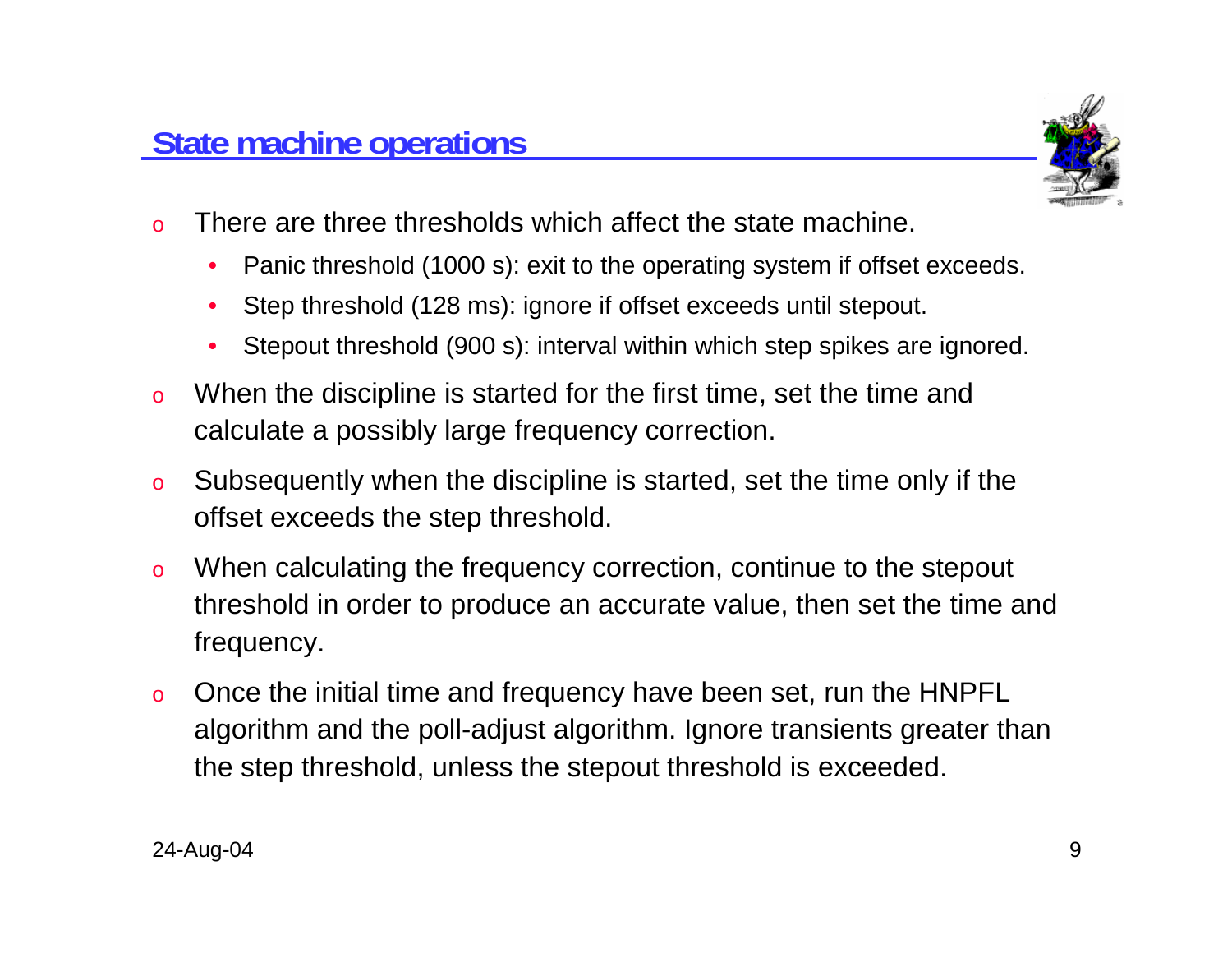## **Clock state machine transition function**



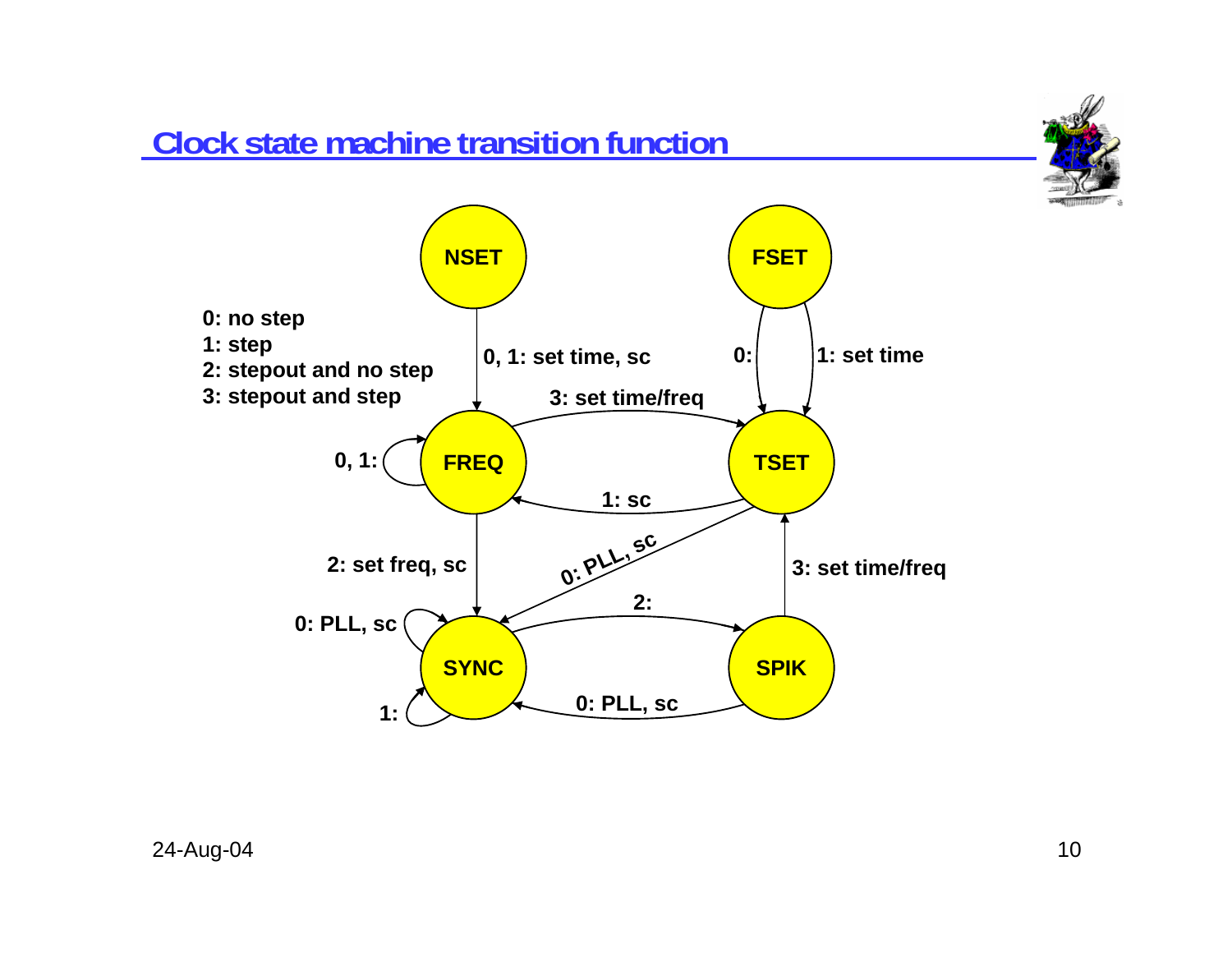

24-Aug-04 11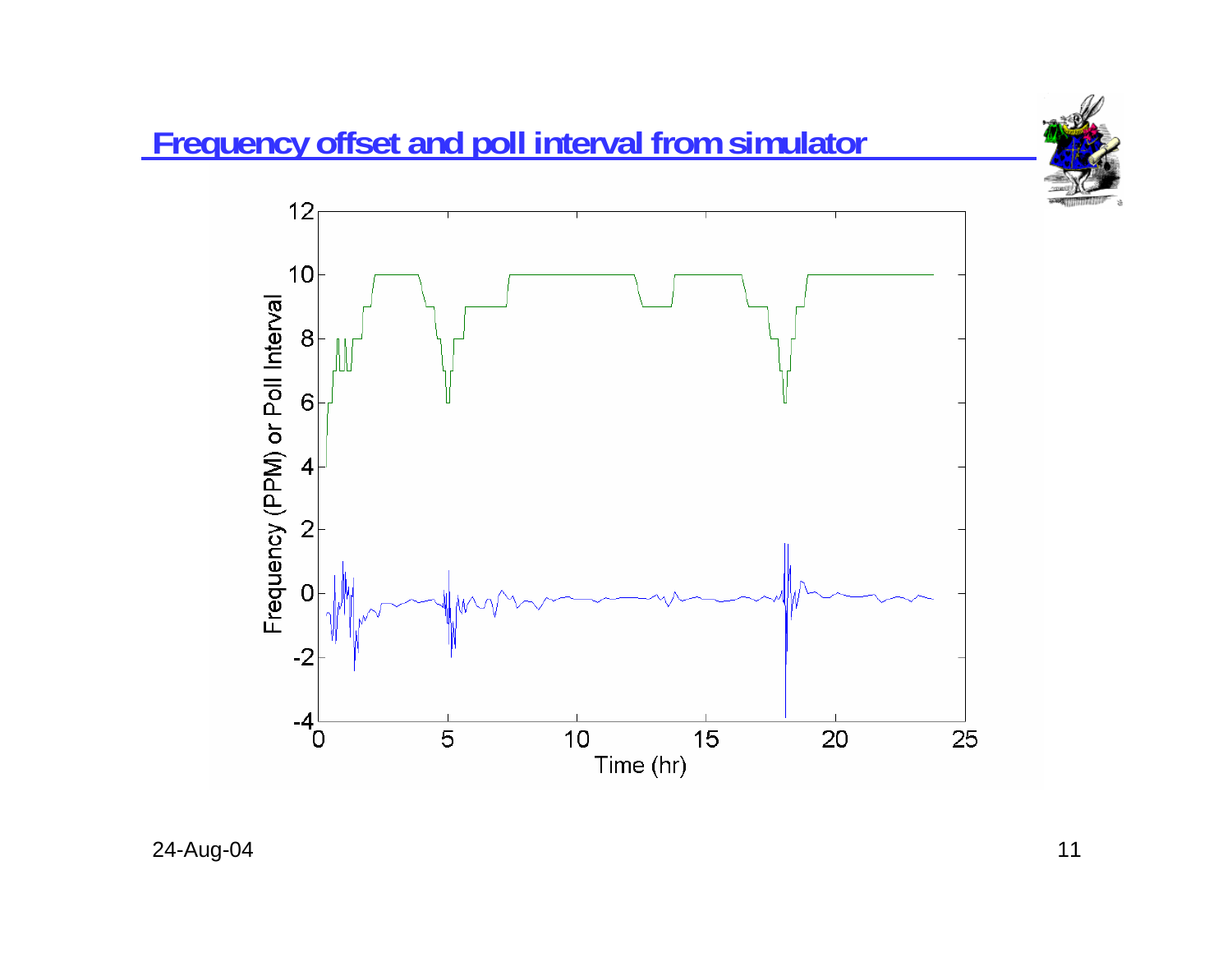

- o Hardware time is read from the processor cycle counter that increments in the low nanosecond range.
- o Software time may not step backward; it must increment forward at least 1 ns for every reading.
- o The clock is stepped backward at leap second 23:59:59, but software time stays the same (A), unless the clock is read.
- o At the end of the leap second 23:59:60 the clock is ahead (B) in nanoseconds the number of times it was read.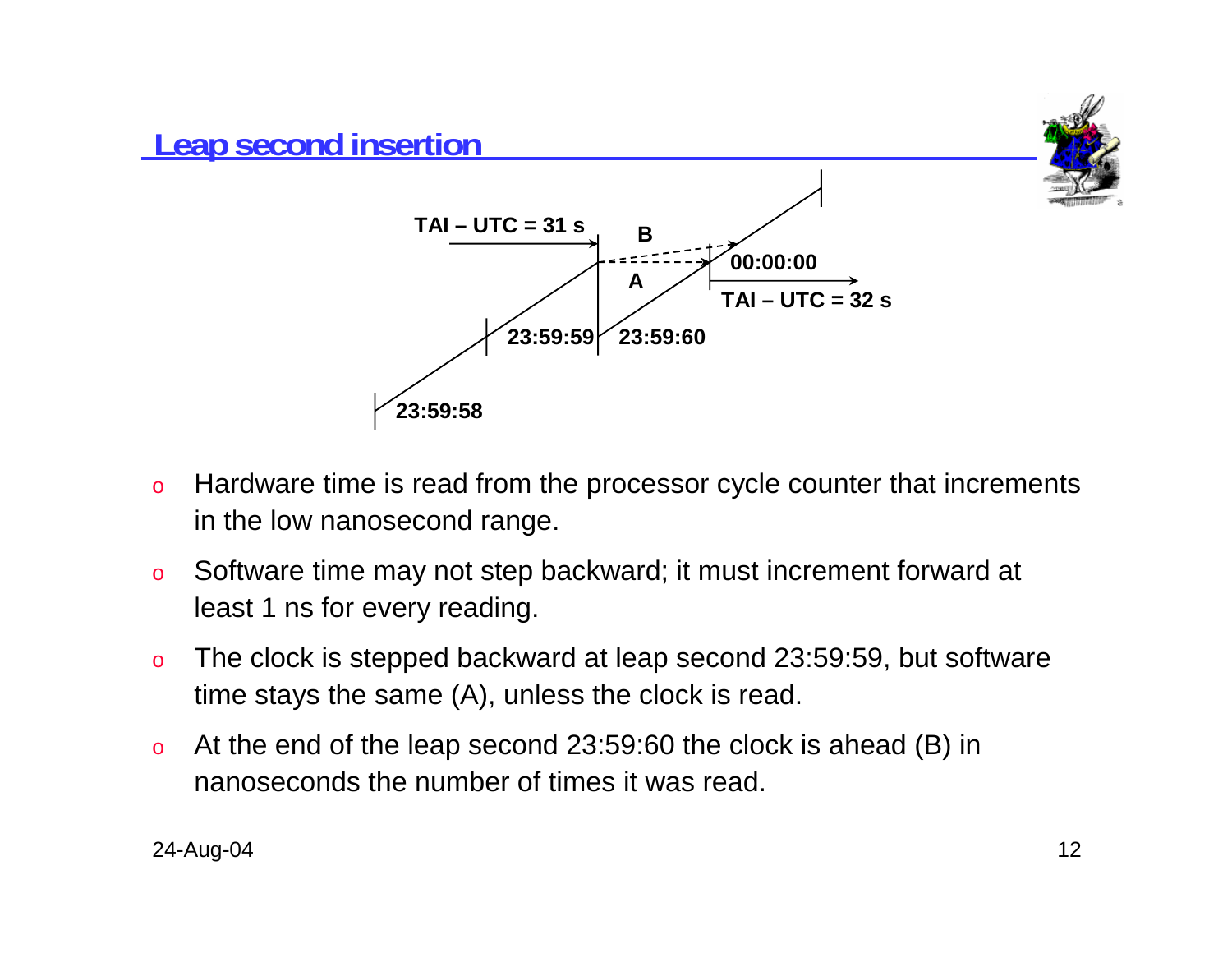

- o The algorithm converges time within 5 ms and frequency within 2 PPM in a very short time with poll intervals up to 10 (1024 s).
	- •Time to converge with no frequency file is less than 20 min.
	- •Time to converge with frequency file and no iburst is less than 4 min.
	- •Time to converge with frequency file and iburst is less than 10 s.
	- •Previous designs could take days to achieve this performance.
- o Following slides show results from a simulator run for typical LAN
	- •Initial oscillator frequency offset -400 PPM with wander parameter 1 s/s.
	- •Initial time offset 600 s with network jitter parameter 1 ms.
	- $\bullet$ These are parameters typical for 10 Mb Ethernets and computer oscillators.
- o The poll interval rapidly adapts to frequency changes.
	- •The frequency (blue) is in PPM.
	- •The poll interval (green) is in log2(s) units.
	- • It increases slowly it jitter is greater than wander and decreases rapidly otherwise.